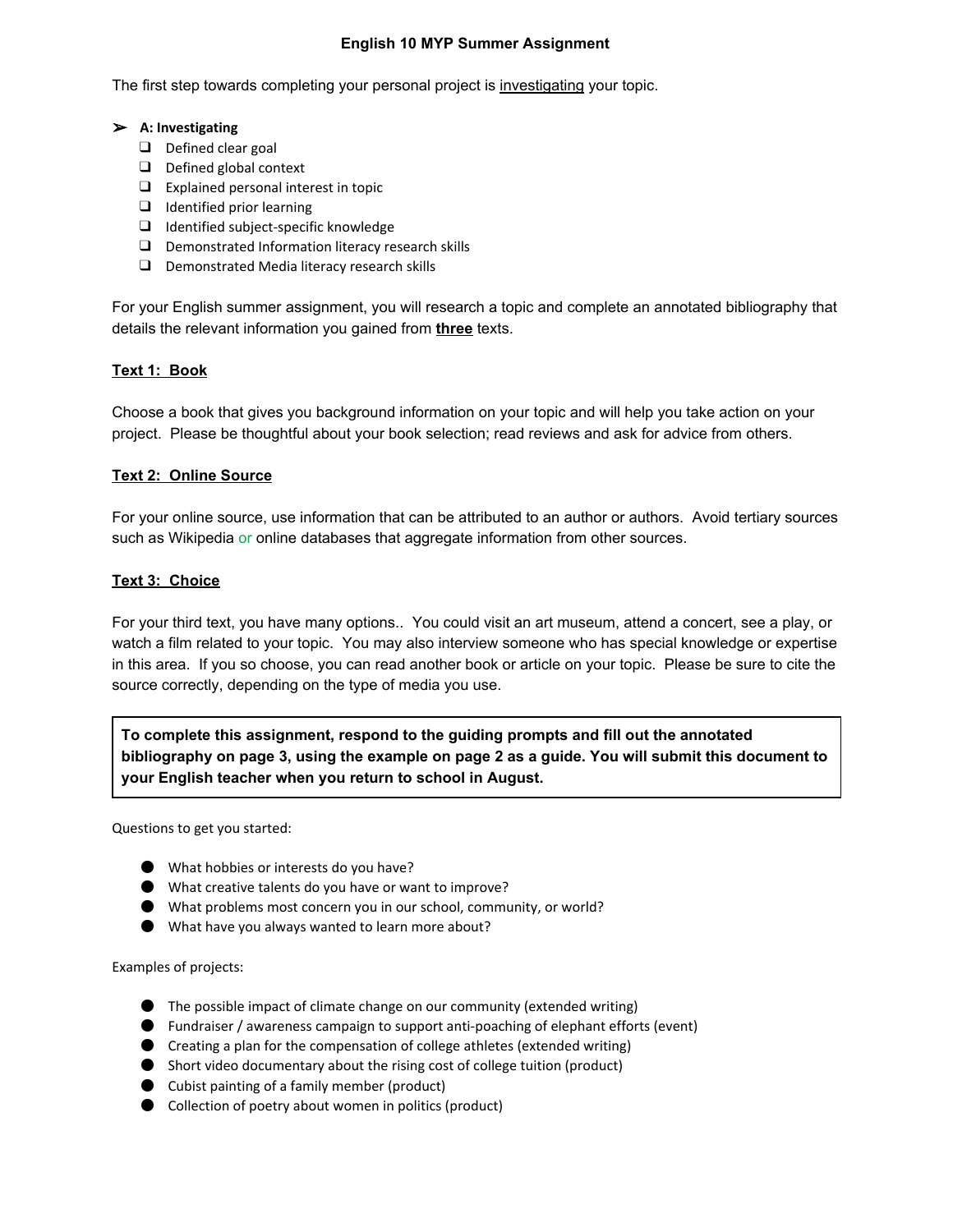Sample document: (Please use this as a model for how to fill in the blank document on the next **page)**

● **Personal project goal:**Start a rock band, write two songs, and play them live

● **Global context (choose one)** Identities and Relationships Orientation in Time/Space Personal and Cultural Expression Scientific and Technical Innovation Globalization and sustainability Fairness and development

- **Explain your personal interest in this topic:**I've been listening to rock music ever since I was a baby, and I've been playing guitar since I was ten years old. It is the type of music and art form that speaks to me personally, and it is something my parents and I can enjoy together. My favorite bands are Led Zeppelin, Vampire Weekend, and Sleater-Kinney. I'm not sure if this is a practical career path, but I feel I would regret it if I didn't try to start a band in high school.
- **Explain what you already know about this topic:**I read a lot of online music sites and am familiar with many subgenres of rock, including Britpop, grunge, punk, new wave, and metal. I have taken guitar lessons and am able to play most chords and blues progressions.
- **Identify thesubject-specific knowledge you will need to learn to complete this project:** Songwriting for a four-piece band, writing lyrics, finding and collaborating with like-minded musicians

| Source      | <b>MLA Citation</b>                                                                                                                                                                                         | <b>Notes</b>                                                                                                                                                                                            |
|-------------|-------------------------------------------------------------------------------------------------------------------------------------------------------------------------------------------------------------|---------------------------------------------------------------------------------------------------------------------------------------------------------------------------------------------------------|
| <b>Book</b> | Hopper, Jessica. The<br><b>Girls' Guide to Rocking:</b><br><b>How to Start a Band,</b><br><b>Book Gigs, and Get</b><br><b>Rolling to Rock</b><br><b>Stardom. New York:</b><br>Workman Pub., 2009.<br>Print. | Explain your rationale for choosing this source<br>Summarize the useful information you learned<br>from this source<br>Reflect on how this will help you take the next<br>step in your personal project |
| Online      | Nokes, Emily. "So<br><b>You're Thinking About</b><br><b>Starting a Band." The</b><br>Stranger. N.p., 17 Sept.<br>2014. Web. 26 May<br>2015.                                                                 | Explain your rationale for choosing this source<br>Summarize the useful information you learned<br>from this source<br>Reflect on how this will help you take the next<br>step in your personal project |
| Other       | Dinosaur Jr. By J.<br><b>Mascis and Lou</b><br><b>Barlow. Black Cat,</b><br>Washington, DC. 16<br><b>July 2015.</b><br>Performance.                                                                         | Explain your rationale for choosing this source<br>Summarize the useful information you learned<br>from this source<br>Reflect on how this will help you take the next<br>step in your personal project |

# **Annotated bibliography:**